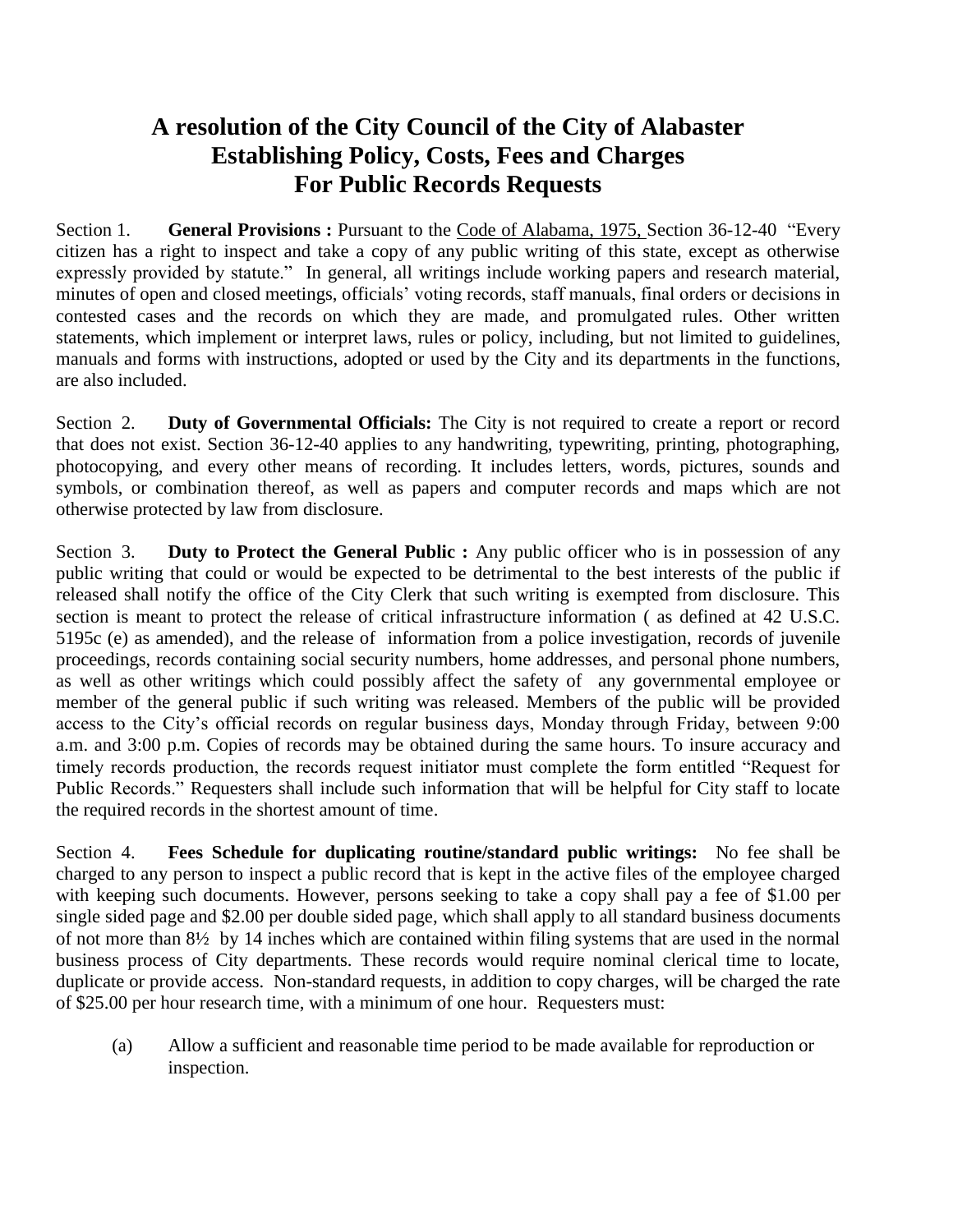- (b) There is no charge to inspect records that are routine in nature and require nominal clerical time to locate or provide minimal supervised inspection. Extended supervision cost and time scheduling will be based on an individual basis.
- (c) The City is not required to mail or deliver documents at any location other than its City Hall. However, the City may upon occasion deliver documents by authorized carrier. If there is an additional cost for delivery of the documents, the charge shall be based on the actual delivery cost.

### Section 5. **Fee schedule for duplicating and access/research fees for non-routine records**

The term non-routine is defined as reproducing records which are not typically researched or reproduced in the normal course of business operations. If the nature or volume of records to be inspected or copied requires extensive use of information technology resources or extensive clerical or supervisory assistance, then the City may charge a special service charge in addition to the actual cost of duplication. This charge shall be reasonable and based on the cost incurred for such extensive use of information technology resources and labor costs, including inspection supervision, of the personnel providing the service that is actually incurred by the City. This also includes using computing resources for generating records when records have been archived off-line and are not readily accessible. Non-standard requests, in addition to copy charges, will be charged the rate of \$25.00 per hour research time, with a minimum of one hour. The City will provide copies of records in a particular format of the City's choosing in a manner that is at least as legible as the original. Requesters understand that

- (a) Any record that meets the foregoing definition will be subject to the actual costs As described above to reproduce.
- (b) Allow a sufficient and reasonable time period to be made available for reproduction or inspection.
- (c) The City is not required to mail or deliver documents at any location other than its City Hall. However, the City may upon occasion deliver documents by authorized carrier. If there is an additional cost for delivery of the documents, the charge shall be based on the actual delivery

Section 6. **911 Call requests :** Pursuant to Act 2010-502, recordings of 911 Calls are restricted public documents available only to certain members of the public without a court order. Therefore, a sworn affidavit must be submitted establishing the following:

- (a) identity of the requestor
- (b) the legitimate relationship/interest of the requestor to the call or to the individual that the call was made by or on behalf (such as legal representative if they are deceased or incapacitated).
- (c) Requestor's right of access to such records for purposes of an investigation/legal Matter arising from the call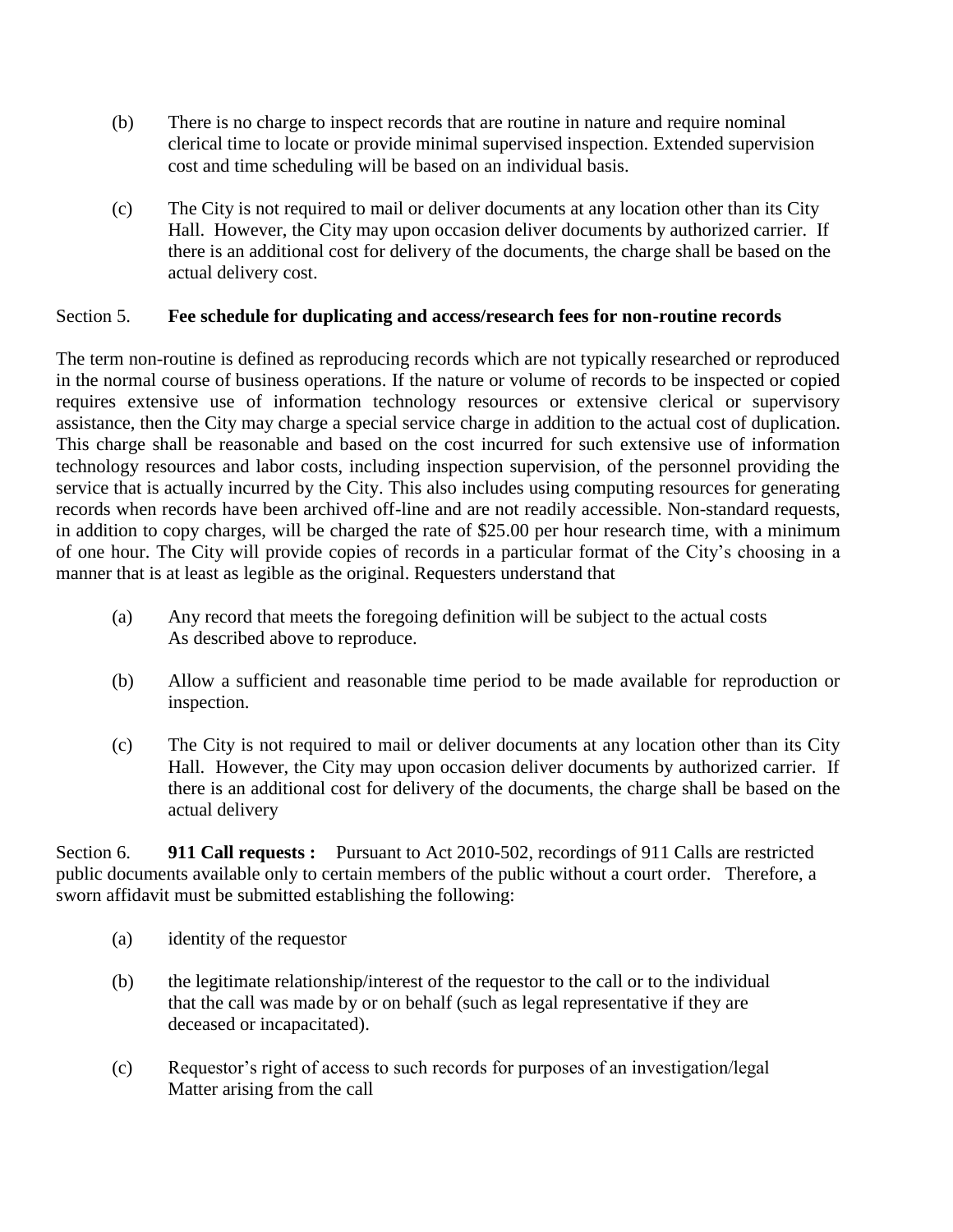- (d) Current governmental picture ID will be required along with a second form of identification as well for ongoing governmental investigations.
- (e) Should a requestor be unable to submit such an affidavit, a Court order will be required before information can be released.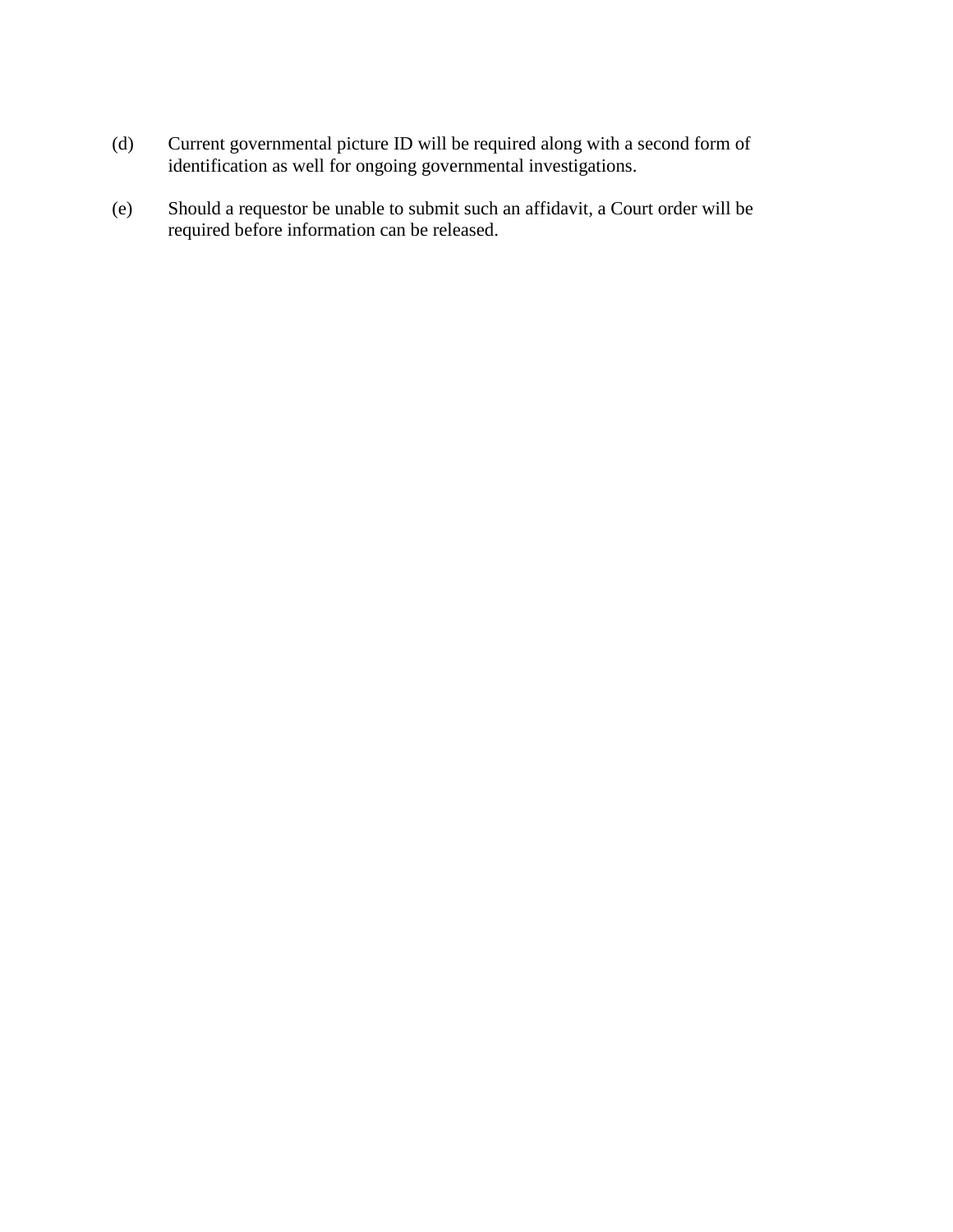### **REQUEST FOR PUBLIC RECORDS**

The City of Alabaster, Alabama Office of the City Clerk 1953 Municipal Way Alabaster, AL 35007 (205) 664-6800

Pursuant to the Code of Alabama 1975, Article 3, Inspection and Copying of Records, section 36-12-40, "Every citizen has a right to inspect and take a copy of any public writing of this state, except as otherwise expressly provided by statute." The fee schedule to obtain copies of records and/or to inspect records is specified on the reverse of this form. Please read carefully before submitting your records requests or making inquiries**. NOTE FOR 911 CALL REQUESTS**: A sworn affidavit must be submitted establishing the following: identity of the requestor, the legitimate relationship/interest of the requestor to the call or to the individual that the call was made by or on behalf of (e.g. legal representative of individual if they are deceased or incapacitated) and requestor's right of access to such records for purposes of an investigation/ legal matter arising from the call. Contact this office for the proper legal affidavit form. Current government picture ID will be required along with a second form of identification as well. Should a requestor be unable to submit such an affidavit, a court order will be required before the 911 call information can be released by the Records Custodian. Ala. Leg. Act No. 2010-502 § 1(a).

| Your Name | $\text{Date}$ |
|-----------|---------------|
|           |               |
|           |               |
|           |               |
|           |               |
|           | Email         |
|           |               |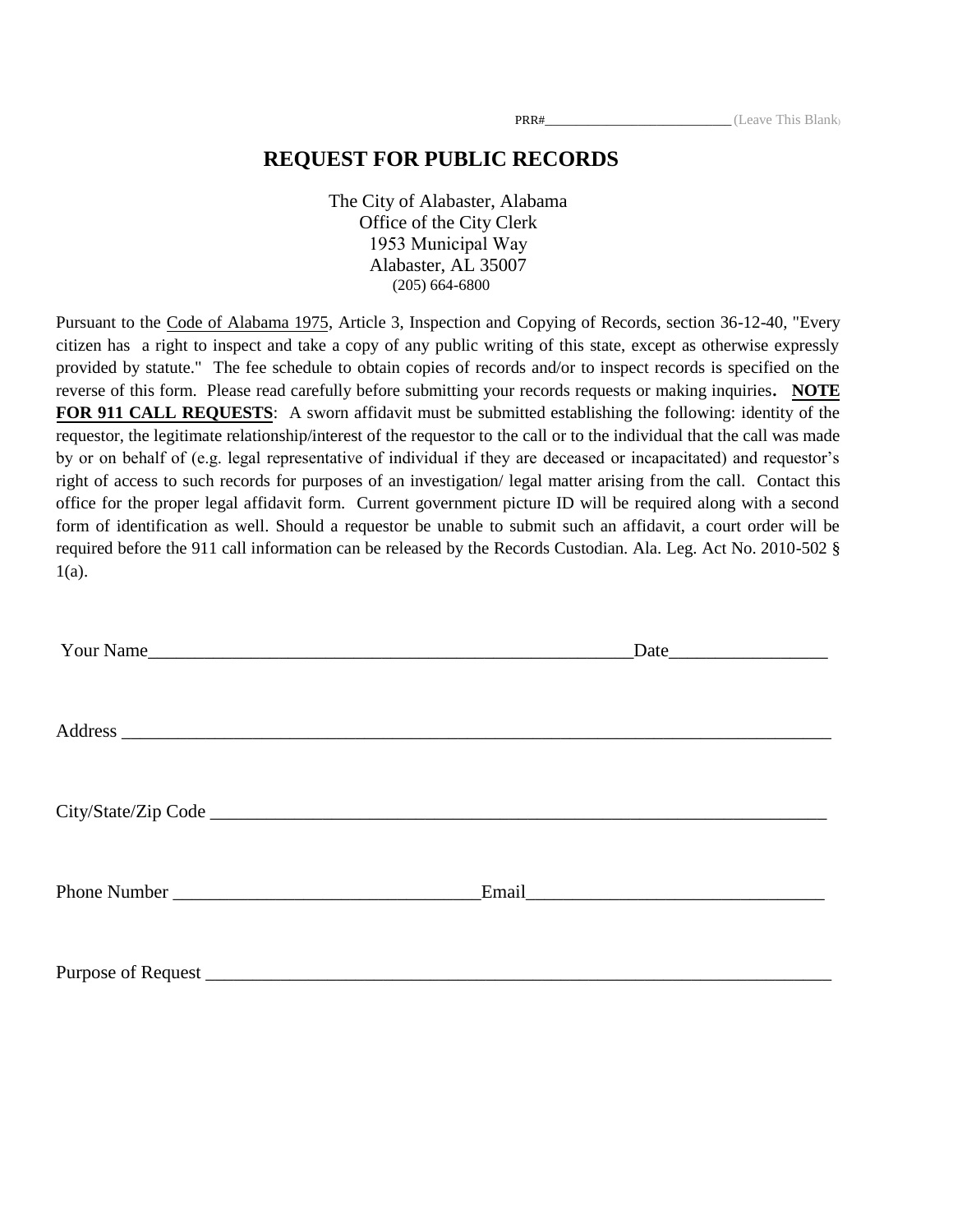This form may be submitted in person, by facsimile, email, courier service or via USPS mail to the above address. If additional information is required, a records representative will contact you after receipt to secure additional information or advise you of the cost for prepayment or for a 50% deposit. Allow for a sufficient and reasonable time period for records to be made available for inspection or copying. The time will include making available staff that may be limited due to performance of critical day-to-day work assignments. In some cases, approved identification may be required when requesting records in order to determine legitimate inspection privileges and to safeguard privacy rights of citizens.

**Description of records requested**. Please be as specific as possible, using names, record title, function of record, record date, and any other information that you feel will expedite your request. Use additional pages, if necessary. (It may be necessary to redact sensitive information from the completed records request that is returned to you.):

\_\_\_\_\_\_\_\_\_\_\_\_\_\_\_\_\_\_\_\_\_\_\_\_\_\_\_\_\_\_\_\_\_\_\_\_\_\_\_\_\_\_\_\_\_\_\_\_\_\_\_\_\_\_\_\_\_\_\_\_\_\_\_\_\_\_\_\_\_\_\_\_\_\_\_\_\_\_\_

\_\_\_\_\_\_\_\_\_\_\_\_\_\_\_\_\_\_\_\_\_\_\_\_\_\_\_\_\_\_\_\_\_\_\_\_\_\_\_\_\_\_\_\_\_\_\_\_\_\_\_\_\_\_\_\_\_\_\_\_\_\_\_\_\_\_\_\_\_\_\_\_\_\_\_\_\_\_\_

\_\_\_\_\_\_\_\_\_\_\_\_\_\_\_\_\_\_\_\_\_\_\_\_\_\_\_\_\_\_\_\_\_\_\_\_\_\_\_\_\_\_\_\_\_\_\_\_\_\_\_\_\_\_\_\_\_\_\_\_\_\_\_\_\_\_\_\_\_\_\_\_\_\_\_\_\_\_\_

\_\_\_\_\_\_\_\_\_\_\_\_\_\_\_\_\_\_\_\_\_\_\_\_\_\_\_\_\_\_\_\_\_\_\_\_\_\_\_\_\_\_\_\_\_\_\_\_\_\_\_\_\_\_\_\_\_\_\_\_\_\_\_\_\_\_\_\_\_\_\_\_\_\_\_\_\_\_\_

*Important - You're signature is required for processing as an acknowledgement and agreement of the conditions stated:* 

\_\_\_\_\_\_\_\_\_\_\_\_\_\_\_\_\_\_\_\_\_\_\_\_\_\_\_\_\_\_\_\_\_\_\_\_\_\_\_\_\_\_\_\_\_\_\_\_\_\_\_\_\_\_\_\_\_\_\_\_\_\_\_\_\_\_\_\_\_\_\_\_\_

►*Sign Here*

CC/RM002Rev10-2010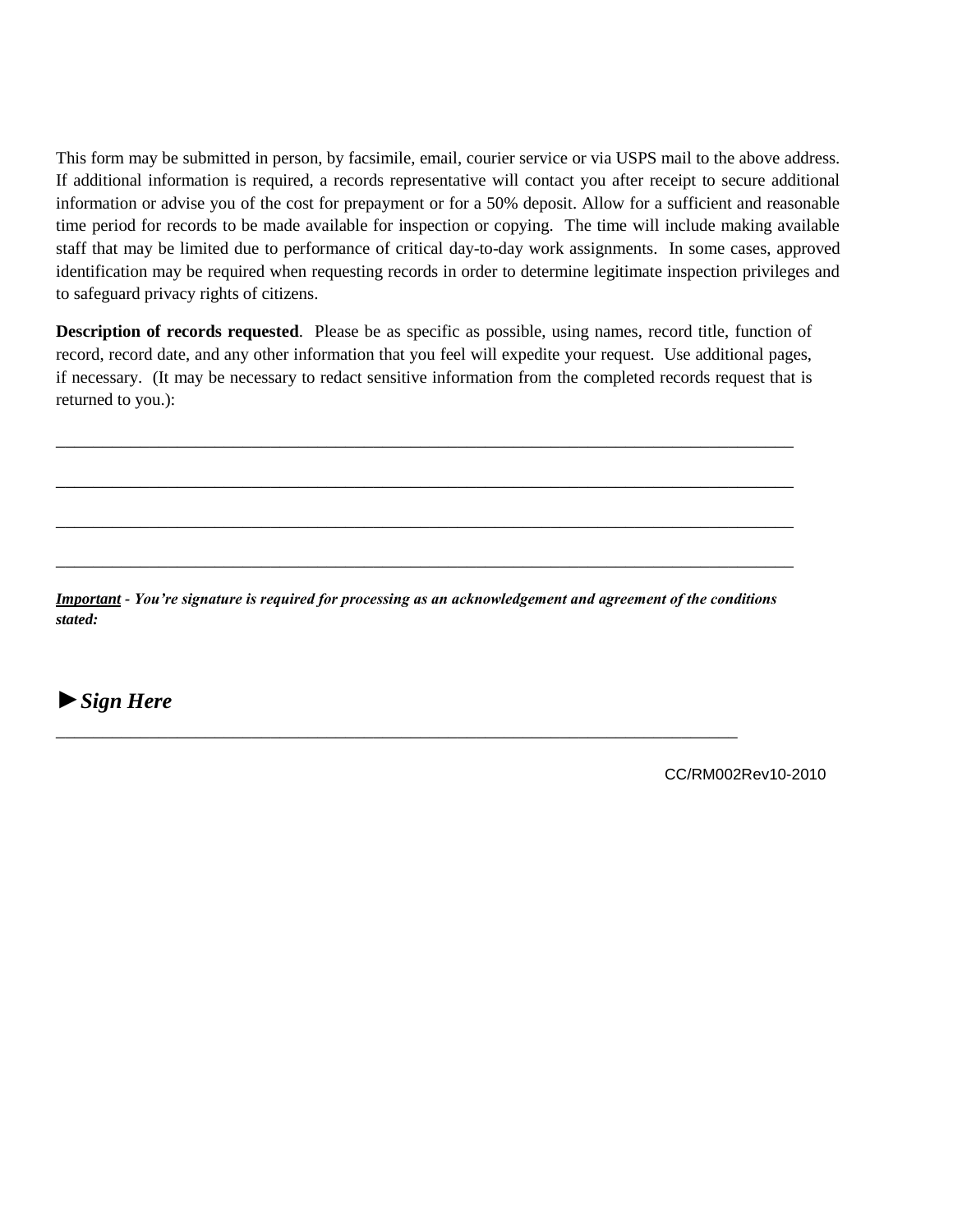## **Records Duplication and Access Fee Schedule**

#### **(NOTE: This records request form does not apply to the Alabaster Municipal Court. Contact them directly.)**

**Please Read Before Submitting Your Request.** This fee schedule covers duplicating paper copies of records when the original record is paper, microfilm or electronic. This form should be used for all City Departments, including Police and Fire. Charges for reproduction of records for Police and Fire Departments are not covered by the charges below. Contact those Departments for their statement of charges.

#### **Duplicating Fees for Routine/Standard Records Requests**

The following fees shall apply to all standard business documents of not more than 8 ½ by 14 inches which are contained within filing systems that are used in the normal business process of City departments. These records would require nominal clerical time to locate, duplicate or provide access to:

(a) 50 cents per one-sided document (page) for duplicated copies of not more than  $8\frac{1}{2}$  inches by 14 inches.

(b) For two sided documents (pages) of up to  $8\frac{1}{2}$  inches by 14 inches, the charge to duplicate both sides shall be \$1.00.

(c) If there is an additional cost for delivery of the documents, the charge shall be based on the actual delivery cost.

(d) The City reserves the right to require a 50% deposit of the total costs for any requests. The balance will be due before delivery.

(e) There is no charge to inspect records that are routine in nature and require nominal clerical time to locate or provide minimal supervised inspection. Extended supervision cost and time scheduling will be based on an individual basis calculated at \$17.00 per hour per employee research fee.

(f) Allow a sufficient and reasonable time period for records to be made available for reproduction or inspection.

#### **Duplicating and Access/Research Fees for Non-Routine Records Requests or Use of Information Technology Resources**

The term non-routine is defined as reproducing records which are not typically researched or reproduced in the normal course of business operations. If the nature or volume of public records requested to be inspected or copied requires extensive use of information technology resources or extensive clerical or supervisory assistance, then the City may charge a special service charge in addition to the actual cost of duplication. This charge shall be reasonable and based on the cost incurred for such extensive use of information technology resources and labor cost, including inspection supervision, of the personnel providing the service that is actually incurred by the City. This also includes using computing resources for generating records when records have been archived off-line and are not readily accessible. *The City reserves the right to refuse requests to produce or provide records or reports not already being produced in the normal course of business or to provide them in a different format.*

(a) Any record production that meets the foregoing definition will be subject to the actual cost, as described above, to reproduce.

(b) If there is an additional cost for delivery of the documents, the charge shall be based on the actual delivery cost.

(c) The City reserves the right to require a 50% deposit of the total costs on all requests of this nature. The balance will be due before delivery.

(d) Allow a sufficient and reasonable time period for records to be made available for reproduction or inspection.

#### **\*FOR OFFICE USE ONLY (USE THIS SPACE FOR NOTES AND TO CALCULATE TIME/COST )\***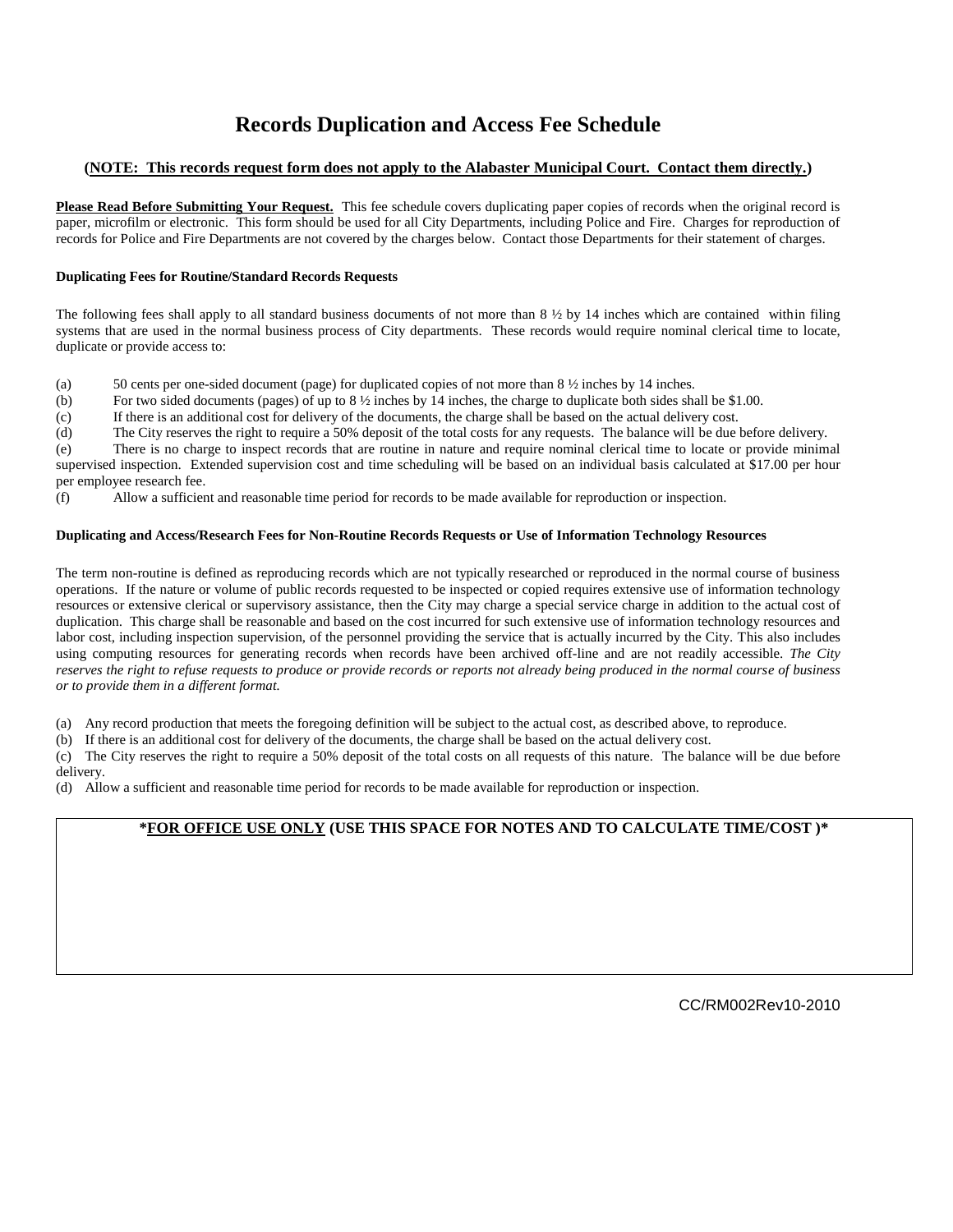## **911 EMERGENCY PHONE CALL RECORD REQUEST FORM**

| Date of Request                                                            |  |  |  |
|----------------------------------------------------------------------------|--|--|--|
| Name of Person Making Request                                              |  |  |  |
| Home (or for Law Enforcement Only, Office) Address                         |  |  |  |
|                                                                            |  |  |  |
| <b>Email Address</b>                                                       |  |  |  |
| Day Phone                                                                  |  |  |  |
| Cell Phone                                                                 |  |  |  |
| Governmental Law Enforcement Entity:                                       |  |  |  |
| (Law Enforcement Personnel Must Present Valid Governmental Identification) |  |  |  |

# **INFORMATION ABOUT THE CASE**

| Defendant's Name                     |  | the control of the control of the control of the control of the control of the control of                        |  |
|--------------------------------------|--|------------------------------------------------------------------------------------------------------------------|--|
|                                      |  |                                                                                                                  |  |
|                                      |  |                                                                                                                  |  |
|                                      |  |                                                                                                                  |  |
|                                      |  | <u> 1989 - Johann Stoff, amerikansk politiker (d. 1989)</u>                                                      |  |
| Date and Time of 911 Call            |  |                                                                                                                  |  |
| Other Case Information               |  |                                                                                                                  |  |
|                                      |  | and the control of the control of the control of the control of the control of the control of the control of the |  |
| Type of Record Requested (Check One) |  |                                                                                                                  |  |
| Deposit & Complaint                  |  | Traffic Ticket                                                                                                   |  |
| Other (Specify)                      |  |                                                                                                                  |  |
| Signature                            |  |                                                                                                                  |  |